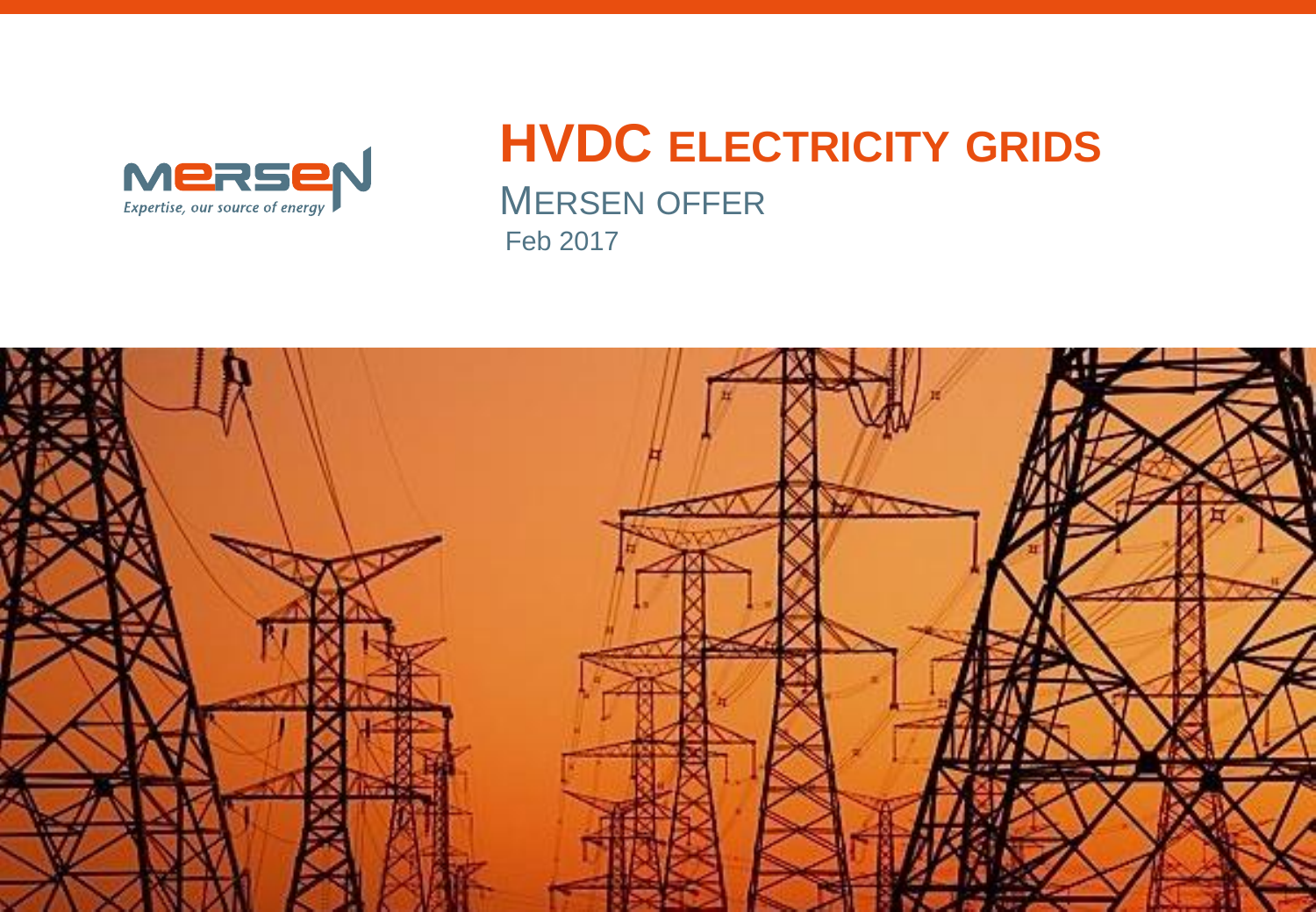### **CLASSIFICATION OF SMART POWER DISTRIBUTION SYSTEMS**

**HVDC AND FACTS: BETTER POWER MANAGEMENT AND LONG DISTANCE TRANSMISSION**



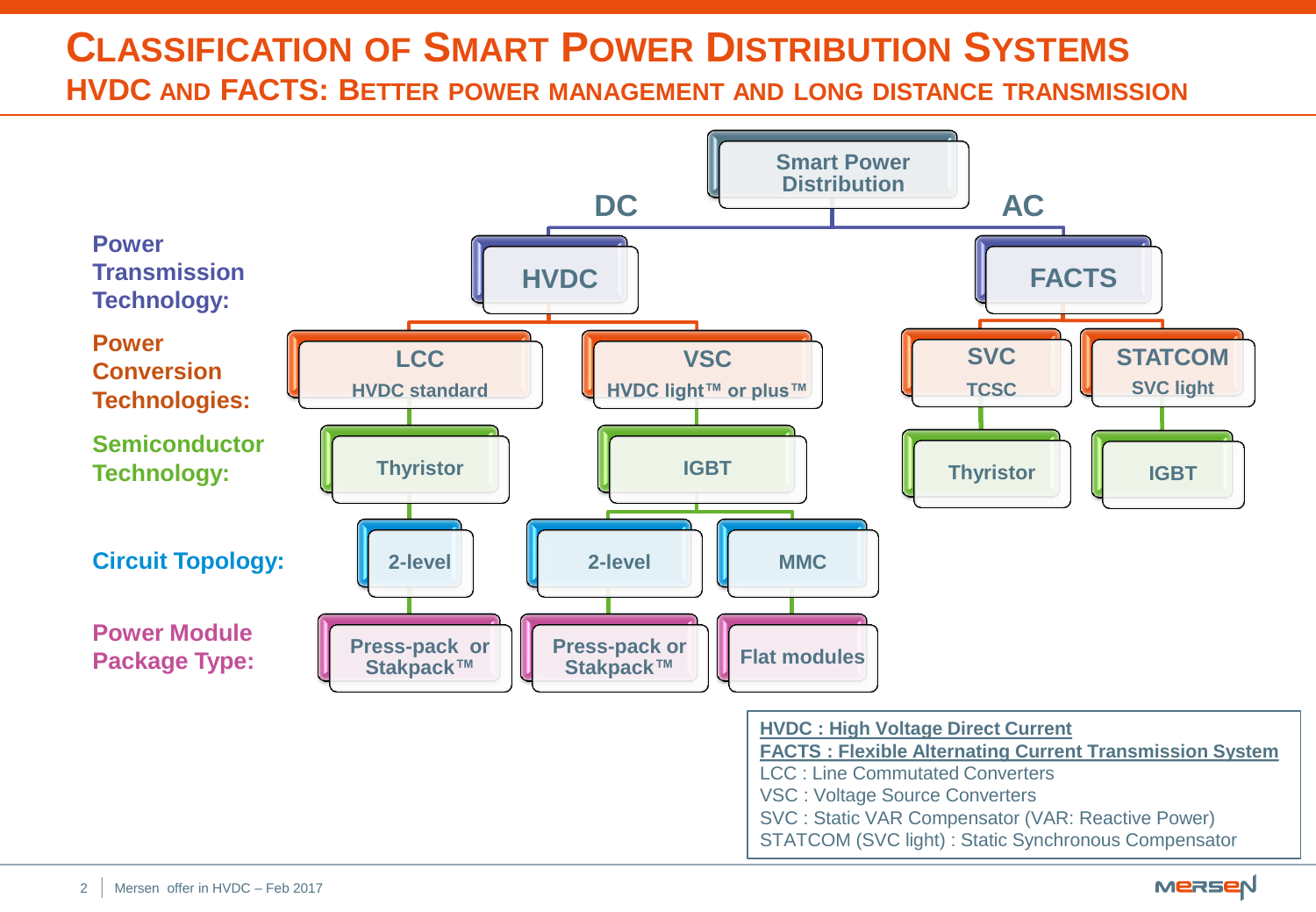# **HVDC IN A NUTSHELL – MERSEN OFFER**

| <b>Technology</b>           | <b>LCC</b><br>"HVDC Standard" | <b>VSC</b><br>"HVDC light" or "HVDC Plus" or "Flexible HVDC" |                        |
|-----------------------------|-------------------------------|--------------------------------------------------------------|------------------------|
|                             |                               | 2- or 3-level                                                | <b>Multi-level MMC</b> |
| Semiconductor<br>technology | <b>Thyristor</b>              | <b>IGBT</b>                                                  | <b>IGBT</b>            |
| Power module<br>package     | Press-pack                    | Press-pack                                                   | <b>Flat</b>            |
| Cooling                     |                               |                                                              |                        |
| <b>Busbar</b>               | N/A                           | N/A                                                          |                        |
| <b>Fuse</b>                 | N/A                           | N/A                                                          |                        |
| MERSE                       |                               |                                                              |                        |

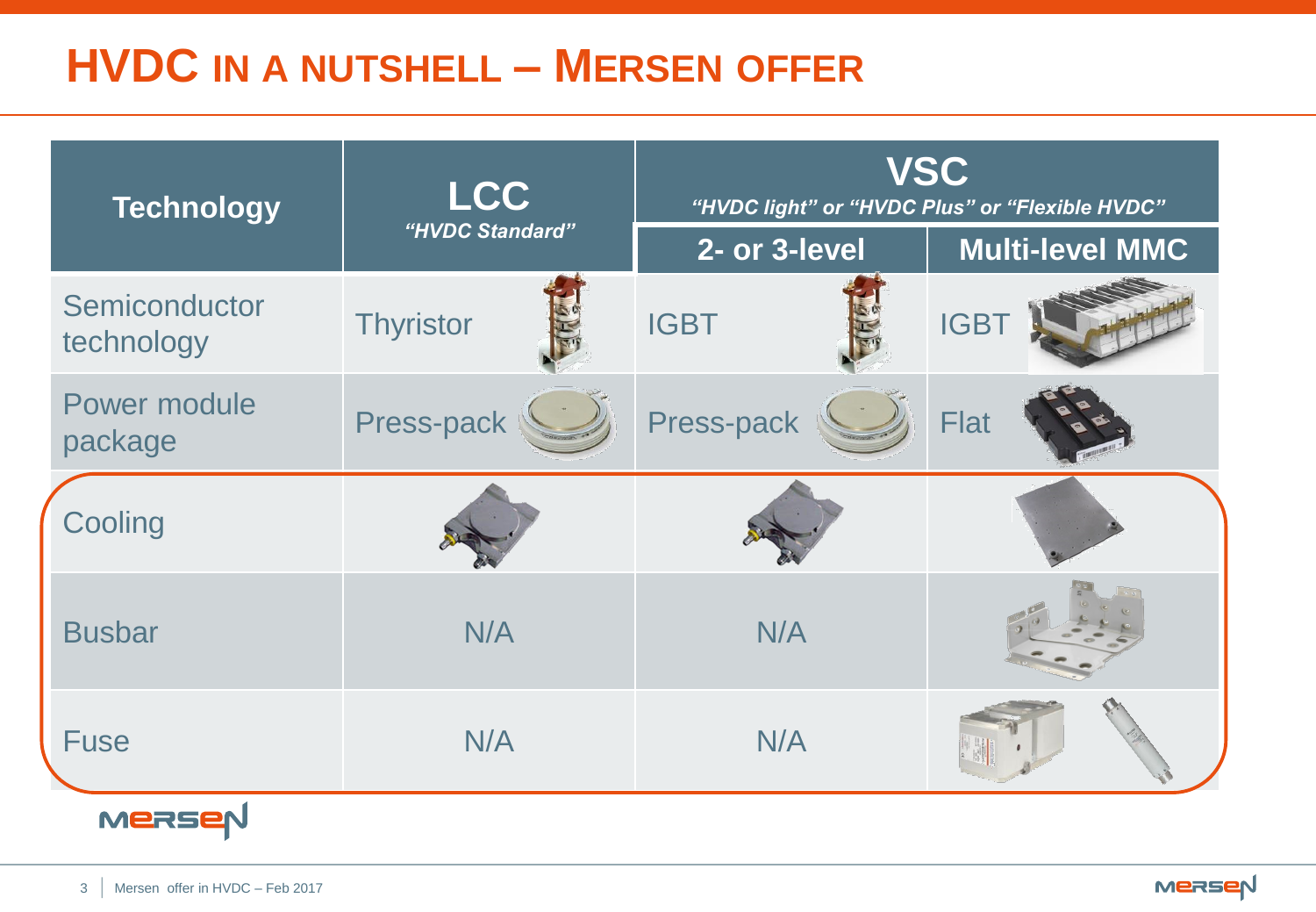# **HVDC CONVERTERS: MERSEN COOLING**

#### **LCC CONVERTER**

- **Water cooling system is needed to dissipate the losses of the LCC thyristor modules. Water cooled double-sided plates are used.**
	- Each cooling plate has to dissipate about 2kW.
	- E.g. 2GW LCC installation: 3,360 double-sided water cooling plates.

#### **VSC 2- OR 3-LEVEL CONVERTER**

- **Water cooling needed to dissipate the losses of the VSC IGBT press-pack.** 
	- Each cooling plate has to dissipate about 3kW.

#### **VSC MMC CONVERTER**

 **Water cooling needed to dissipate the losses of the VSC IGBT "flat" modules**

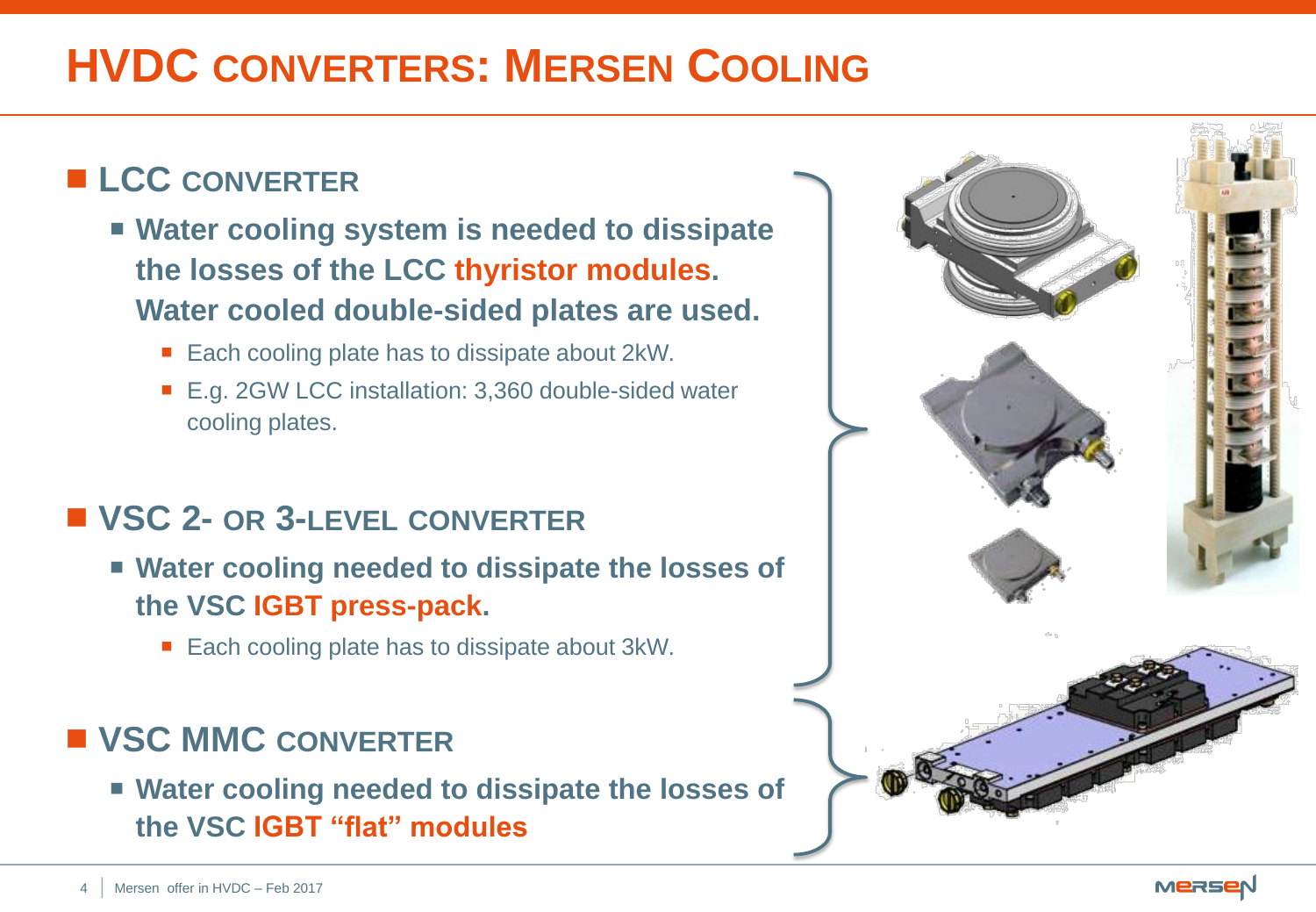# **HVDC CONVERTERS: MERSEN BUSBAR**

## **LCC & VSC 2-LEVEL CONVERTER**

**No busbar**

## **VSC MMC CONVERTER**

 **Laminated Busbar to connect IGBT power modules together with capacitor bank. 1 busbar / submodule** *Source: Alstom GE Grid*







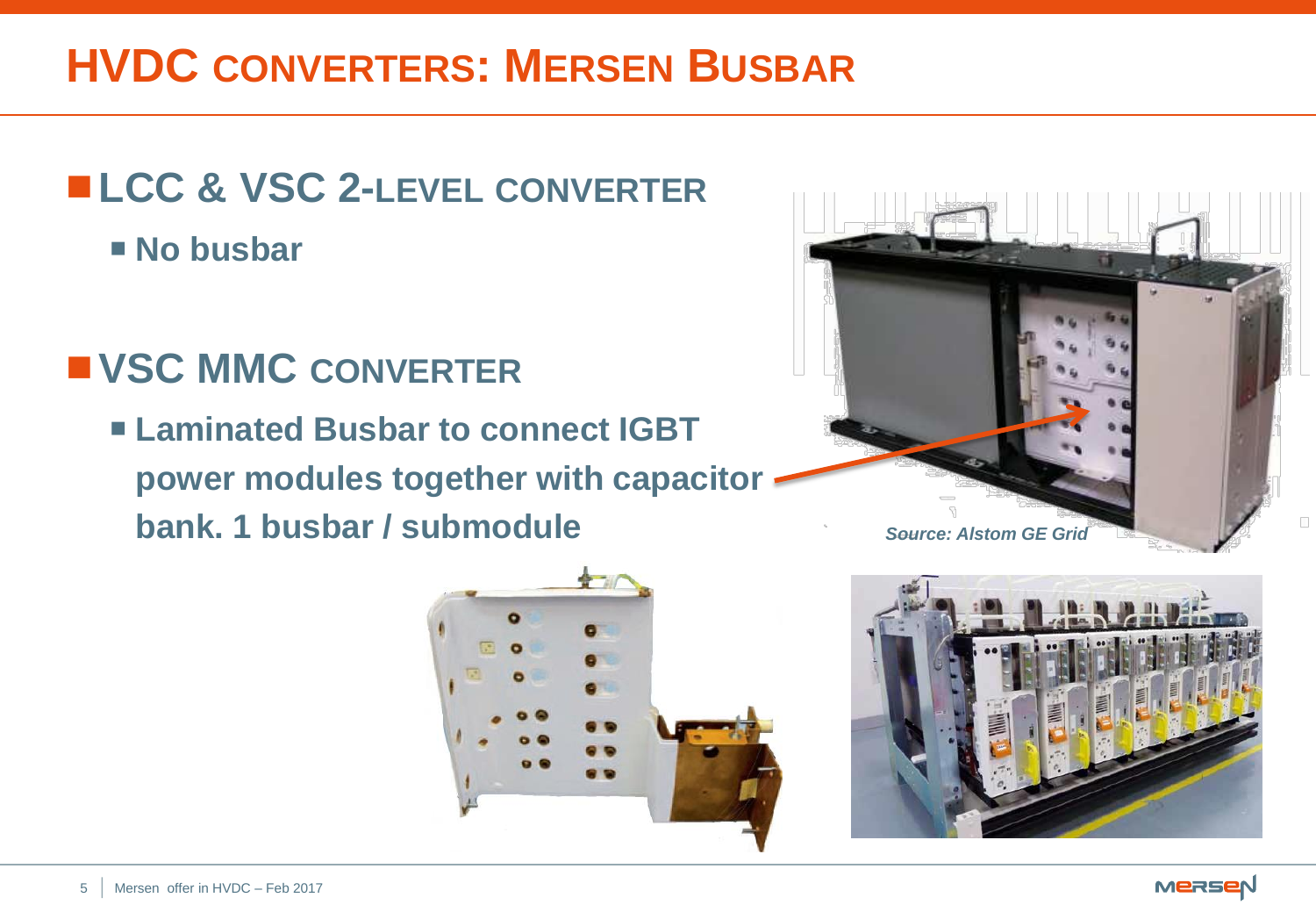# **HVDC CONVERTERS: MERSEN FUSES**

# **LCC & VSC 2-LEVEL CONVERTER**

**No fuse**

## **VSC MMC CONVERTER**

- **2 low-rating fuse for auxiliary PCB protection (gate driver board, and other functions)**
- 2 to 4 main fuses for **IGBT** modules **protection**





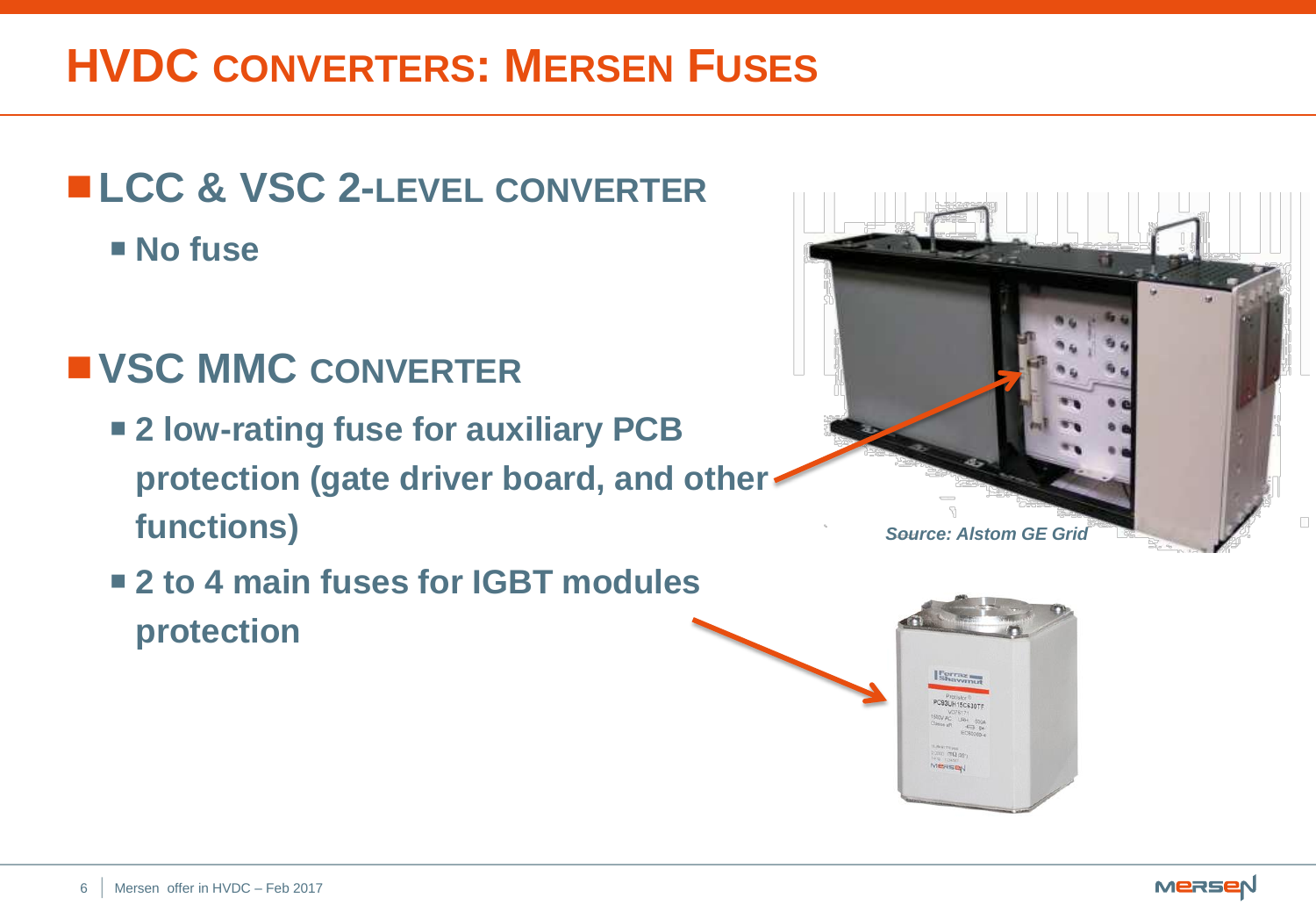### **SUMMARY : MERSEN OFFER IN HVDC-LCC OR -VSC 2-LEVEL SYSTEM**